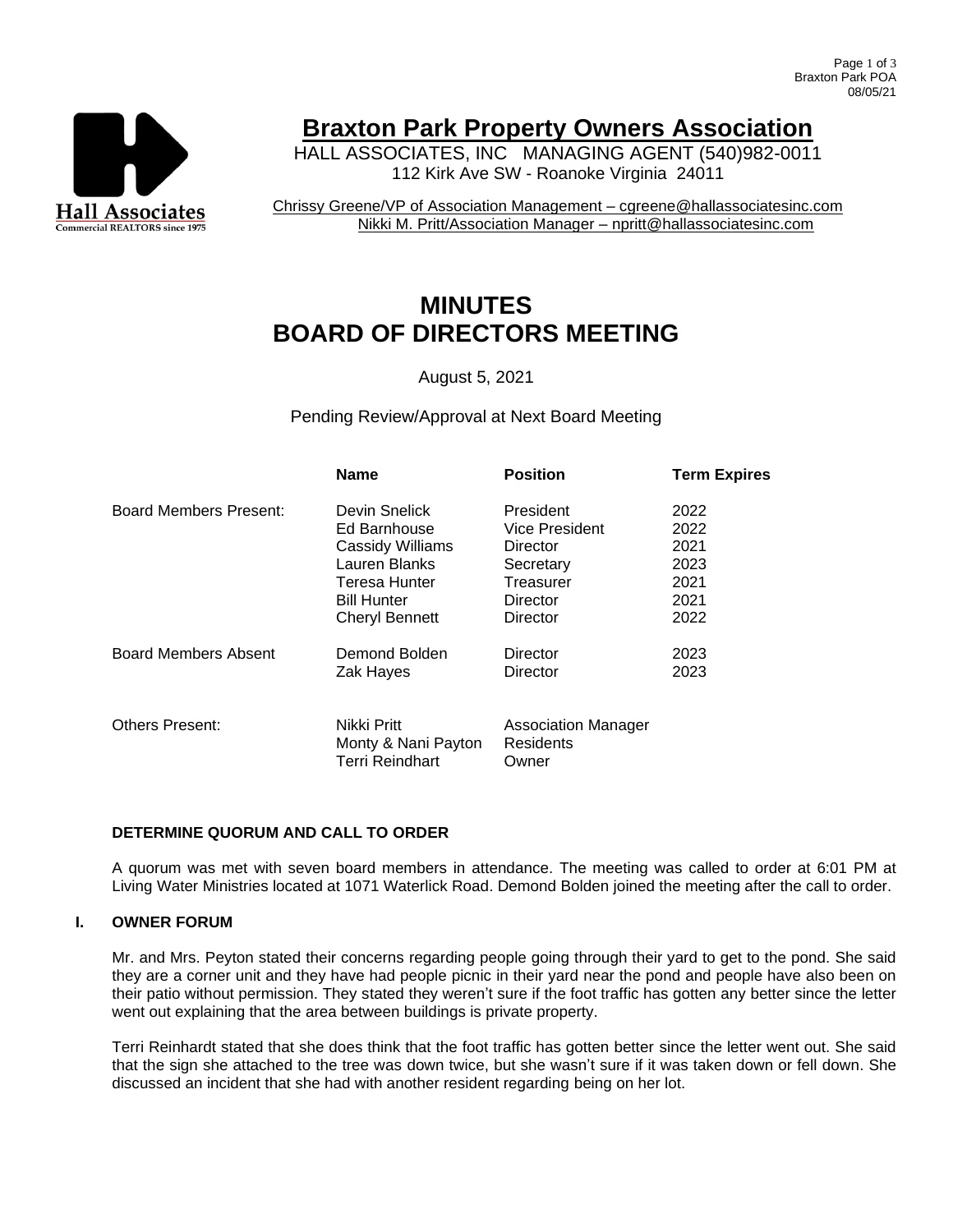### **II. APPROVAL OF THE MINUTES**

The approval of the minutes was deferred until the next meeting.

## **III. FINANCIAL REPORT**

Board members receive financial reports each month prior to the meeting to review. A motion was made (Williams) and seconded (Blanks) to approve the financials through June 30, 2021. Motion passed unanimously.

#### **IV. UNFINISHED BUSINESS**

**Retention Pond Improvements** – A proposal was received from RSG for the needed repairs to the retention pond system. Management is still working to obtain additional proposals. The Board currently has two proposals to consider.

**Trees at Pool** – This work will be done in the fall after the pool has closed.

**Streetlight on Mallard** – Solar streetlight options were reviewed. The board will look at how well the proposed solar streetlight match the current streetlights and determine their locations.

**Exterior Maintenance on Townhomes** – Management is working on letters to be sent to owners who have items that require maintenance on their homes. Now that pressure washing is complete, the Board will require the work to be done by September 30<sup>th</sup>.

**Pool Work** – Management met with a contractor at the pool to obtain pricing on applying gunite to the pool instead of frequent painting. The contractor recommended using a different kind of paint that would last for seven years. The contractor will send pricing to management for both.

**Bag Worm Treatment** – Complete.

**Sidewalks Repairs on Mallard** – Management will obtain estimate on repairing or replacing the personal concrete sidewalks that were damaged over the winter by ice melt chemicals.

**Pool Gate** – There is an issue with the gate at the pool not closing properly. Management will have a spring hinge added to the gate and have the magnet checked.

**Electrical Repairs at Pool – This item is complete.** 

**Updated Rules and Regulations** – A motion was made (T. Hunter) and seconded (Blanks) to approve the addition of two new rules for the association Rules and Regulations: No fire pits or tiki torches permitted on decks, or other open flames. No storage containers, bikes, scooters, toys or other items may be stored or kept in the mulch bed area of the front yard. Only decorative statuaries, garden flags or other garden decorations are permitted. Motion passed unanimously.

**Drainage Near Pool** – A motion was made (Snelick) and seconded (Bennett) to approve a proposal submitted by CLC to make some drainage repairs near the pool and trash area on Rowse behind the pool. Motion passed unanimously.

## **V. NEW BUSINESS**

**Survey** – After the concerns brought up by two owners regarding the trespassing onto lots, Management was asked to obtain estimates for a survey of the association's property lines around the pool. Discussion took place regarding the need for clearer pond access point, such as a walking trail around the pond to create a clear